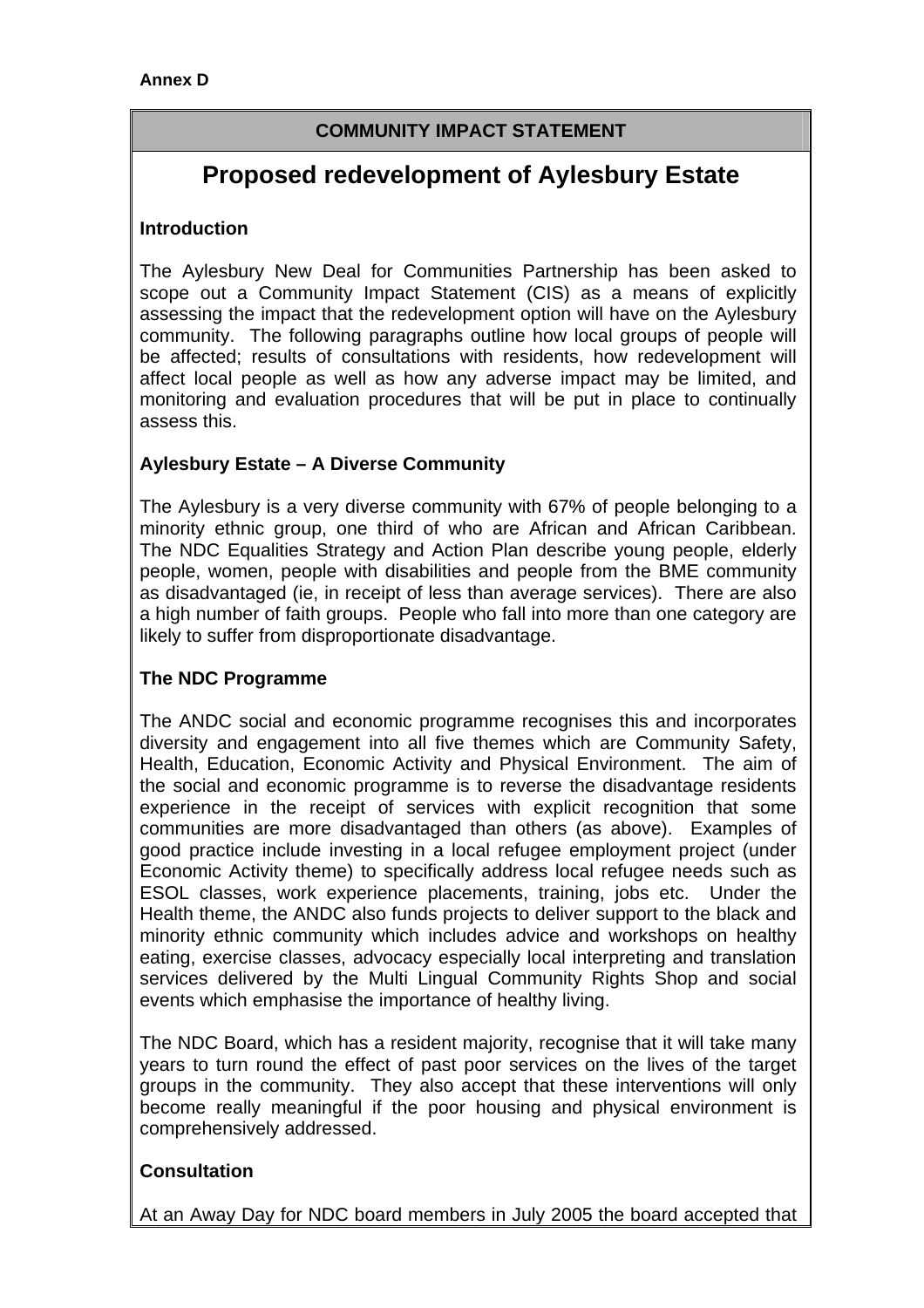the only viable option for delivering the much needed improvements at Aylesbury would probably be the complete demolition and redevelopment of the entire estate. This way forward would be acceptable to most residents, they believed, if they could be reassured that their principal concerns about redevelopment could be met, in particular, security of tenure and rent levels under a Housing Association, and the size and quality of the new properties. These recommendations will be addressed in Stage 2 of the Equalities Impact Assessment.

The NDC had engaged residents in an estate wide exercise in July 2005. The exercise was to make residents aware of the options which the Council Executive would need to consider for the future of the estate, and to gauge their reaction to the options. A team of doorknockers, mainly estate residents, knocked on every door on the estate (2760) between 10.00am and 8.00pm over a ten day period. Over 1200 (46%) residents were engaged, 53% said that they preferred the redevelopment option, 25% said that they preferred refurbishment, 17% said that they were not sure or required more information. 5% said that they were not interested.

## **Disadvantaged Groups in current situation**

Many groups are disproportionately affected by the current poor housing. For example, the constant breaking down of lifts in some blocks effect the elderly, disabled and mothers with young children far more than young able bodied people. While the latter group may be inconvenienced the former will only be able to access or leave their home with real difficulty.

The district heating system which has suffered major failures affects everyone but will impact more on those with illnesses, the elderly and families with babies and young children. Overcrowded homes is a problem which affects BME communities disproportionately.

With regards to Community Safety (which is greatly affected by the present design of the estate), the MORI survey 2004 shows that young people from BME communities are more likely to be the victims of crime. Faith groups, BME women and gay people are also the likely targets of hate crime.

## **Positive Benefits of Redevelopment**

The comprehensive regeneration of the Aylesbury estate has the potential to address many of the existing problems. For example the new homes will have high quality thermal and sound insulation with up to date heating systems. Community safety concerns will be central to the design of a new estate so that crime and the fear of crime are 'designed out' as far as possible. For many BME families who live in overcrowded homes the distinction between 'large' and extended families is important, as the former will need a single large house while other more flexible options such as re-housing younger families into smaller dwellings near each other need to be considered.

Special attention will particularly need to be given to the elderly, a number of whom have lived on the estate since it was built. For many of these people any kind of change is unwelcome and the inevitable uncertainty about how they will be rehoused will be a major problem for them, which must be addressed as a priority in the programme.